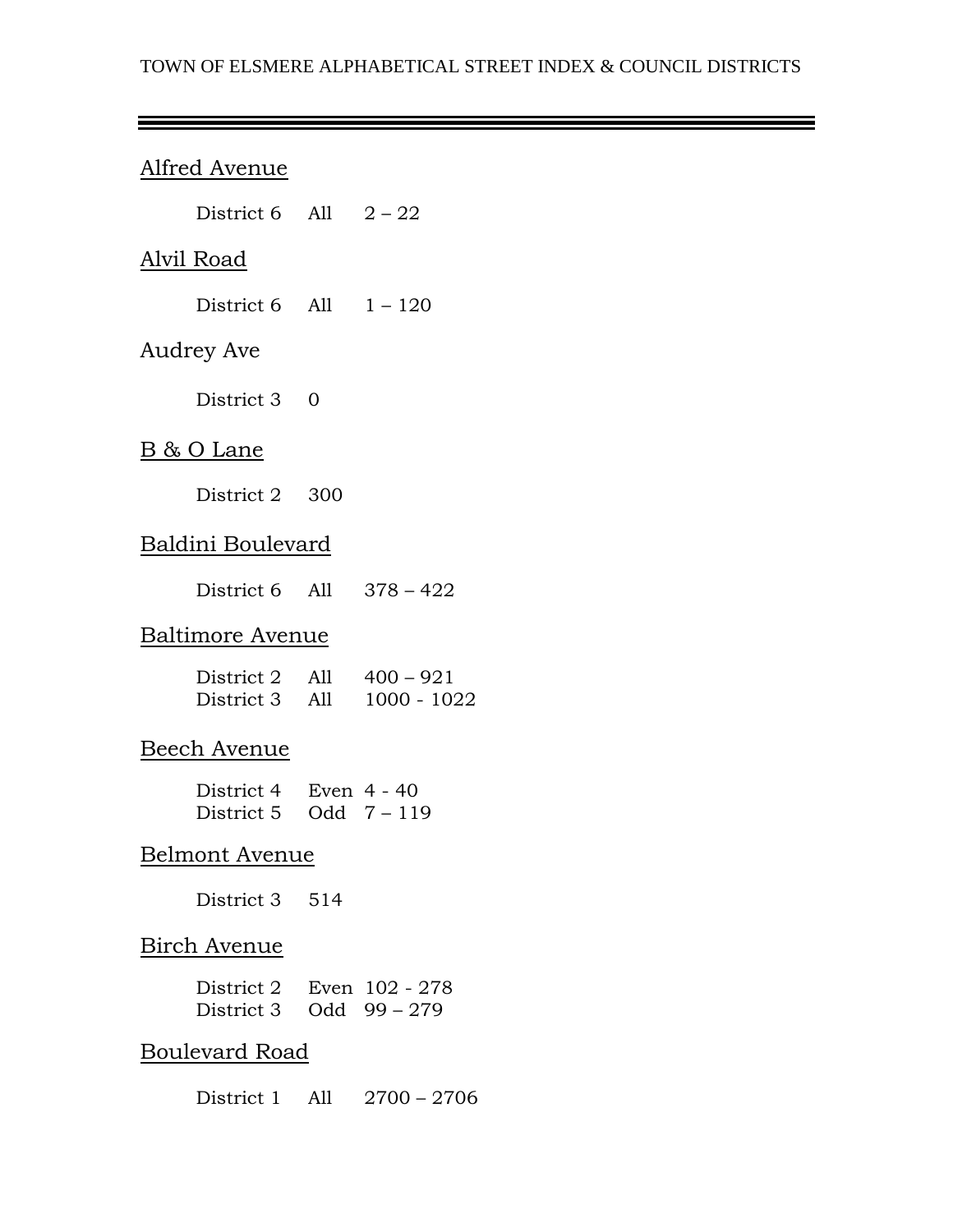### Brier Avenue

District 1 All  $2-612$ 

### Bungalow Avenue

| District 4 | Odd $1 - 261$ |
|------------|---------------|
| District 4 | Even 14 - 232 |

### Carolyn Drive

District 4 All 1200 - 1209

### Chestnut Avenue

District 5 All  $1 - 121$ 

Cleveland Avenue (See South Cleveland Avenue)

#### Colonial Avenue/Commercial Drive

District 1 All 101 – 701

#### Commerce Drive

District 1 All

#### Cypress Avenue

| District 4     | Even 1300 - 1350           |
|----------------|----------------------------|
|                | District 4 Odd 1301 - 1347 |
| District 5 All | 1400 - 1423                |

### Casapulla Avenue

District 6 All 515 & 516

#### Dover Avenue

| District 2 | $900 - 942$                    |
|------------|--------------------------------|
|            | District $3$ All $1000 - 1222$ |

#### Dumont Road

District 1 All 200 – 251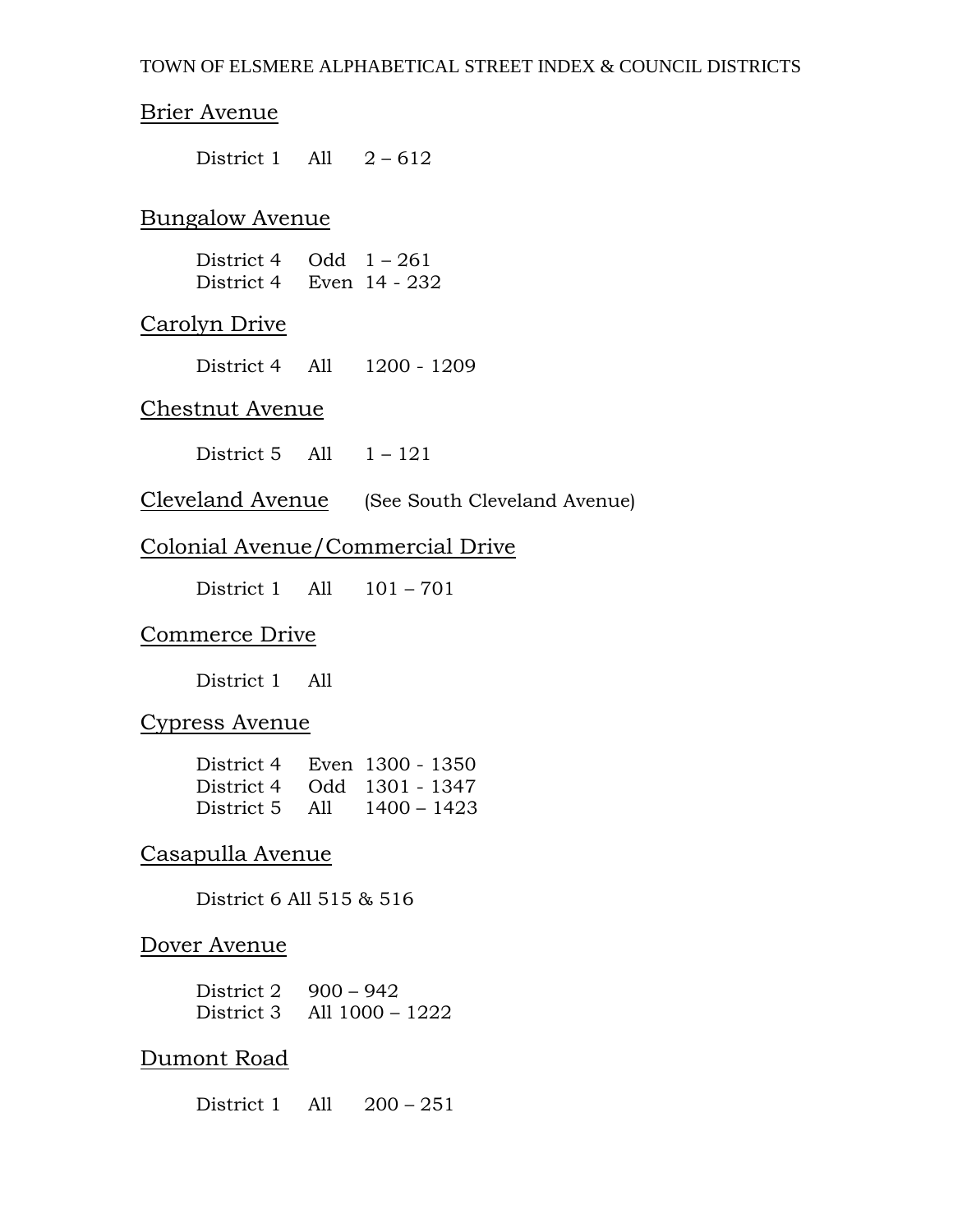#### TOWN OF ELSMERE ALPHABETICAL STREET INDEX & COUNCIL DISTRICTS

Dupont Road (see North Dupont Road and South Dupont Road)

### Eastwood Drive

District 1 All 2700 – 2704

### Edison Avenue

District 5 All 1100 – 1103

#### Elm Avenue

| District 3 | 1100 |
|------------|------|
| District 4 | 1204 |

### Elsmere Boulevard

District 1 All  $1 - 45$ 

### Filbert Avenue

| District 2 | All |  | $101 - 290$ |
|------------|-----|--|-------------|
|------------|-----|--|-------------|

### First Avenue

| District 5 | 1504,1506,1508 |
|------------|----------------|
|------------|----------------|

# Forest Avenue

| District 5                 | Even $18 - 116$ |
|----------------------------|-----------------|
| District 5 $Odd 101 - 113$ |                 |

# Gamble Avenue

District  $6$  All  $1 - 15$ 

#### Grant Avenue

| District 1 | $Odd$ 903 – 1019  |  |
|------------|-------------------|--|
| District 1 | Even $914 - 1038$ |  |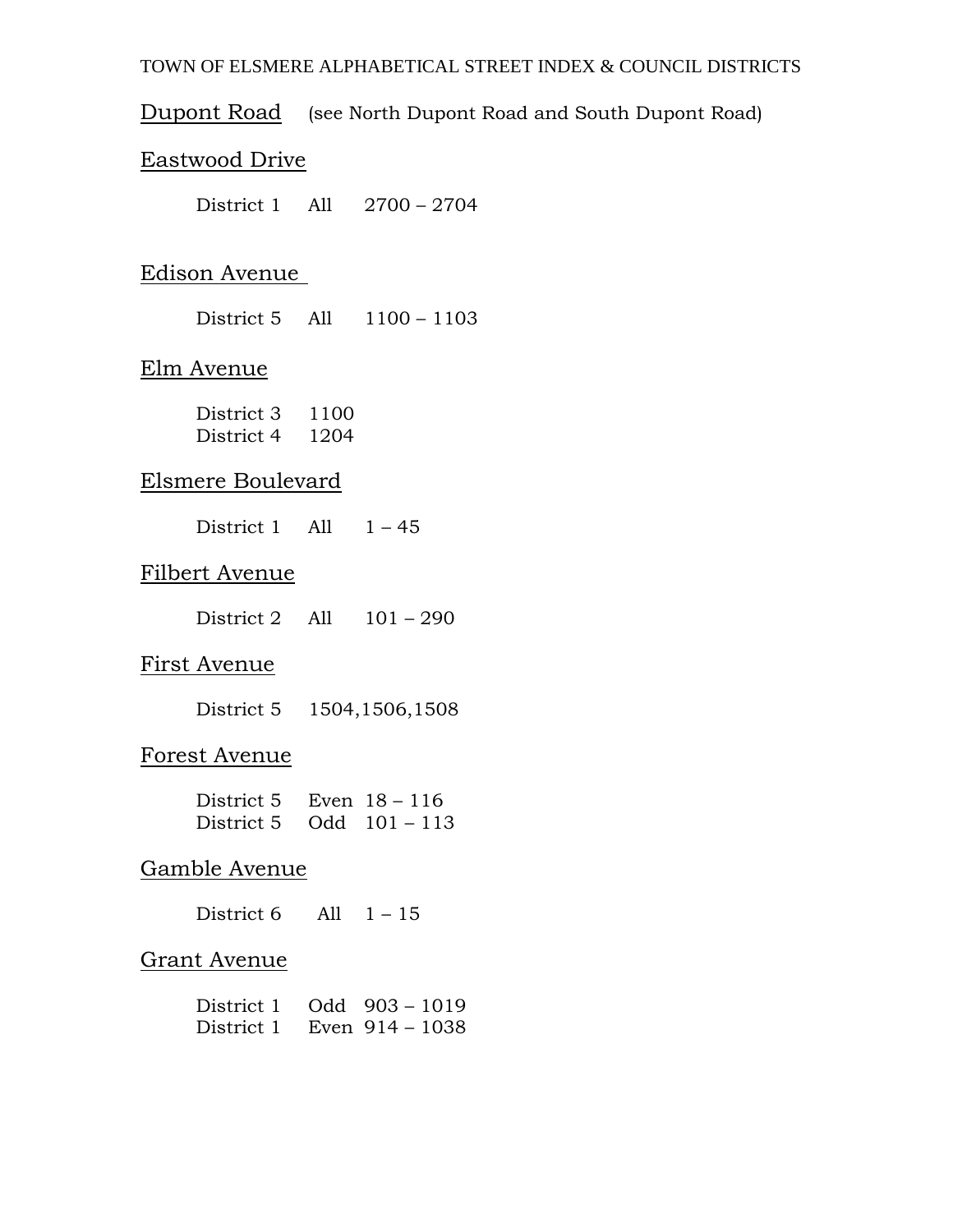### Hadco Road

District 6 All 1-9

### Gray Avenue

| District 1 | Even 304 – 316               |
|------------|------------------------------|
|            | District 6 Odd 307, 309, 311 |

#### Hall Avenue

District 6 All  $1 - 9$ 

### Harvey Place

District  $6$  All  $2 - 16$ 

### Jefferson Avenue

District 5 Odd  $3 - 9$ District 5 Even 108 – 114

### Junction Street

District 6 All 398 – 512

### Kirkwood Highway (see also New Road and Wilmington Avenue)

| District 2 | All | $503 - 930$        |
|------------|-----|--------------------|
| District 3 |     | Even $1000 - 1212$ |
| District 4 |     | Even $1300 - 1412$ |
| District 5 |     | Odd $1101 - 1411$  |
| District 5 |     | Even 1500, 1504    |

### Leech Avenue

District 2 All  $1-6$ 

### Linden Avenue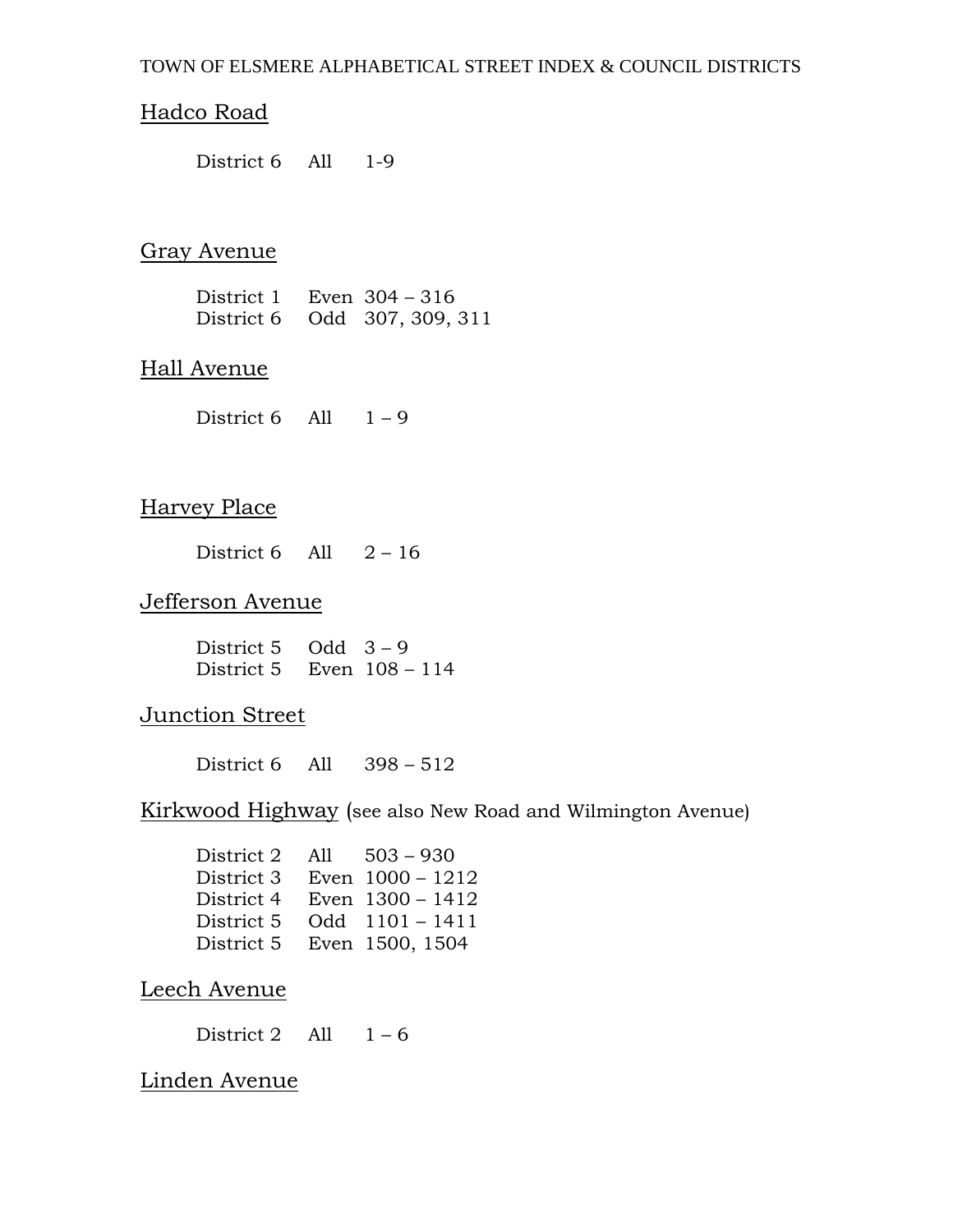TOWN OF ELSMERE ALPHABETICAL STREET INDEX & COUNCIL DISTRICTS District 3 All  $3 - 267$ 

#### Locust Avenue

District 3 All  $2 - 268$ 

### Maple Avenue

| District 2 |     | Odd $0 - 25$      |
|------------|-----|-------------------|
| District 3 | A11 | $1200 - 1250$     |
| District 4 |     | Even 1300 - 1372  |
| District 4 |     | $Odd$ 1301 - 1409 |
| District 5 |     | Even $96 - 110$   |
| District 5 |     | $Odd$ 1501 - 1511 |

### Marvillo Avenue

| District 6 | A11 | $1 - 8$ |
|------------|-----|---------|
|------------|-----|---------|

#### Matti Avenue

District 5 All 1101 – 1107

# New Road

| District 1 | All $101 - 330$   |
|------------|-------------------|
| District 6 | Odd 401-915       |
| District 2 | Even 400 - 902    |
| District 3 | Even $914 - 1210$ |
| District 4 | Even 1300 - 1412  |
| District 5 | Odd 1101-1411     |
| District 5 | Even 1500, 1504   |

### North Dupont Road

| District 1 Even $108 - 128$ |  |
|-----------------------------|--|
| District 6 Odd $101 - 125$  |  |
| District 6 Even 202         |  |

### Northern Avenue

District 2 All 3 - 117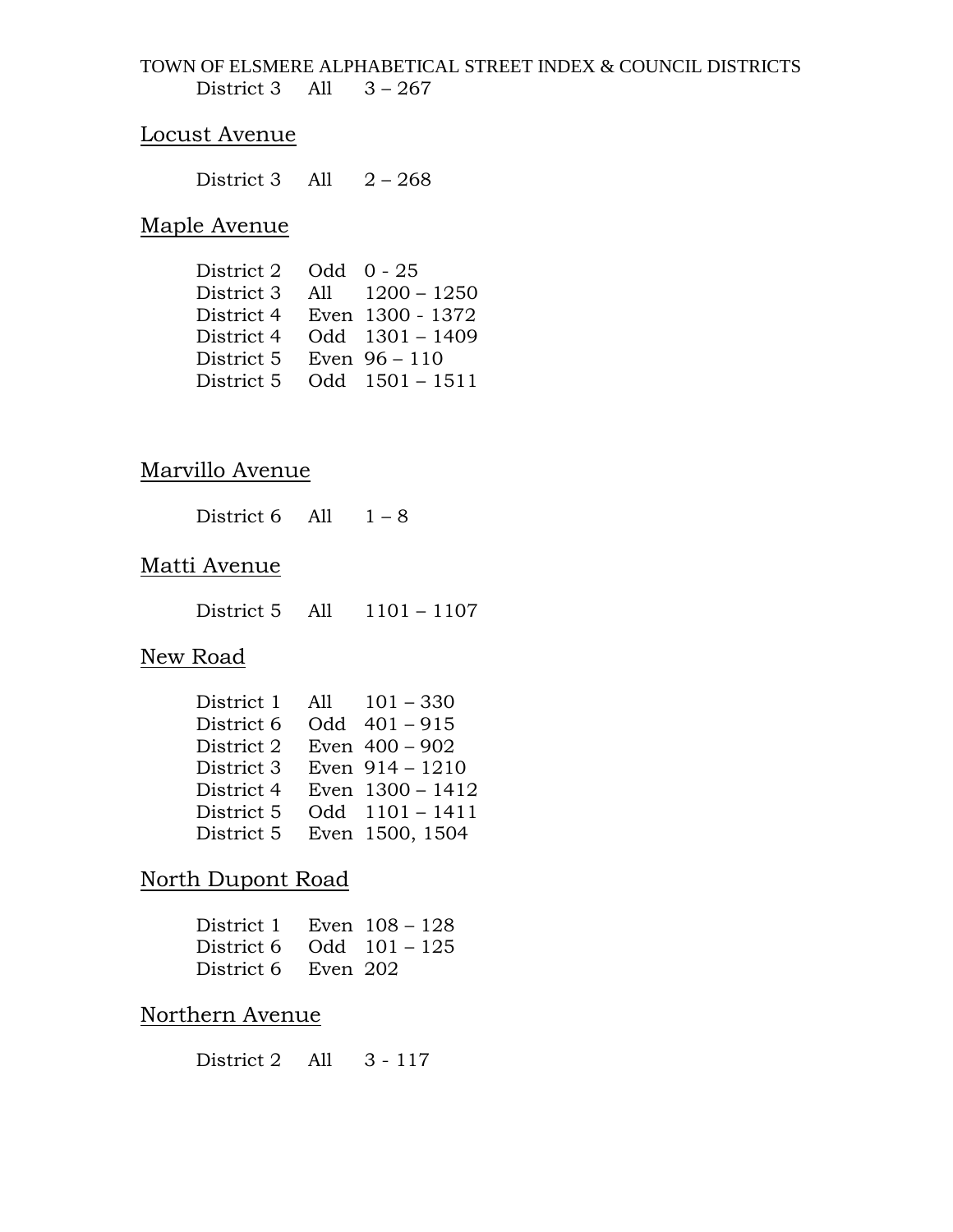# TOWN OF ELSMERE ALPHABETICAL STREET INDEX & COUNCIL DISTRICTS Oak Avenue

| District 4 All 1 - 120     |  |  |  |
|----------------------------|--|--|--|
| Ohio Avenue                |  |  |  |
| District 2 All 1 - 220     |  |  |  |
| <u>Olga Road</u>           |  |  |  |
| District 6 Even $18 - 208$ |  |  |  |
| <u>Osborne Road</u>        |  |  |  |
| District 1 All 300 - 335   |  |  |  |
| Pardee Avenue              |  |  |  |
| District $6 \quad 0, 1$    |  |  |  |
| <u> Parklyn Court</u>      |  |  |  |
| District 5 All $1-7$       |  |  |  |
| <u>Poplar Avenue</u>       |  |  |  |
| District 5 All $2-22$      |  |  |  |
| Red Bud Court              |  |  |  |
| District 6 All 500 - 528   |  |  |  |
| <u>Richard Avenue</u>      |  |  |  |
| District 6 All $0 - 39$    |  |  |  |
| <u>Rigdon Road</u>         |  |  |  |
| District 6 All $1-28$      |  |  |  |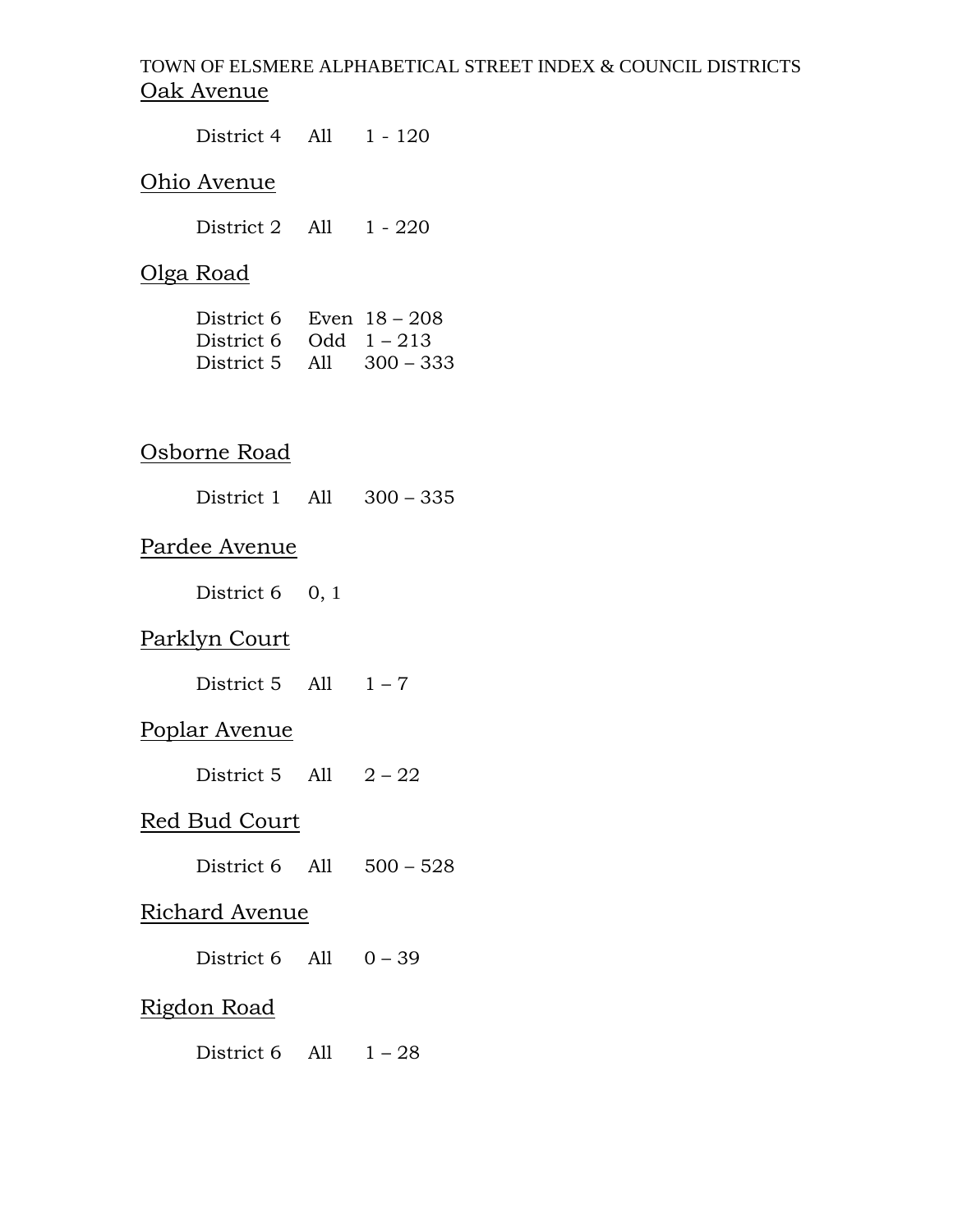## Rodman Road

District 1 All 3 – 11, 1331 – 1349

#### Rosemont Drive

District 1 All 200 – 407

#### Ruth Road

District  $5$  All  $5 - 28$ 

## Sanders Road

| District 5 | $Odd$ 3 – 111 |
|------------|---------------|
| District 6 | Even 18-28    |

#### Second Avenue

| District 5 Odd 1503 – 1515 |                  |  |
|----------------------------|------------------|--|
| District 5                 | Even 1508 – 1512 |  |

#### Seneca Road

| District 1 |     | Even 1948 – 1958 |  |
|------------|-----|------------------|--|
| District 1 | All | $2100 - 2219$    |  |

### Silverbrook Drive

District 1 All 300 – 323

#### South Cleveland Avenue

District 1 400 S. Cleveland Avenue (Formerly 201 Cleveland Avenue Changed by NCC February 17, 2009)

402 S. Cleveland Avenue (Formerly 201 Cleveland Avenue Changed by NCC February 17, 2009)

#### District 6

Odd 315 S. Cleveland Avenue (Formerly 209 Cleveland Avenue Changed by NCC February 17, 2009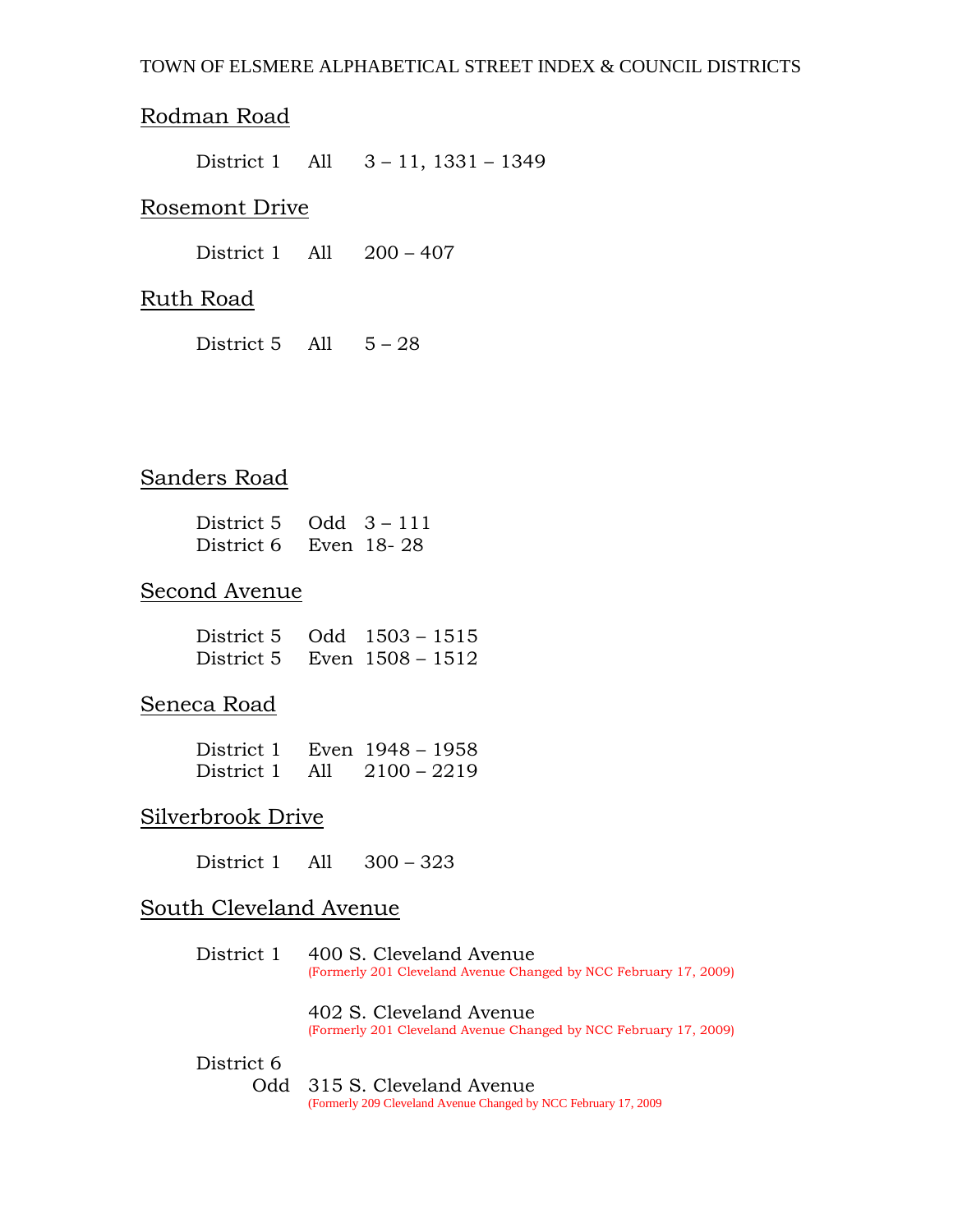#### TOWN OF ELSMERE ALPHABETICAL STREET INDEX & COUNCIL DISTRICTS

319 S. Cleveland Avenue (Formerly 207 Cleveland Avenue Changed by NCC February 17, 2009

321 S. Cleveland Avenue (Formerly 205 Cleveland Avenue Changed by NCC February 17, 2009

323 S. Cleveland Avenue (Formerly 203 Cleveland Avenue Changed by NCC February 17, 2009

401 S. Cleveland Avenue (Formerly 201 Cleveland Avenue Changed by NCC February 17, 2009

403 S. Cleveland Avenue (Formerly "O N. DiPont Road Changed by NCC February 17, 2009

#### **CONTINUED**

#### South Cleveland Avenue

#### District 6

Even 310 S. Cleveland Avenue (Formerly 310 Cleveland Avenue Changed by NCC February 17, 2009

> 312 S. Cleveland Avenue (Formerly 308 Cleveland Avenue Changed by NCC February 17, 2009

> 314 S. Cleveland Avenue (Formerly 306 Cleveland Avenue Changed by NCC February 17, 2009

> 316 S. Cleveland Avenue (Formerly 304 Cleveland Avenue Changed by NCC February 17, 2009

> 318 S. Cleveland Avenue (Formerly 302 Cleveland Avenue Changed by NCC February 17, 2009

403 S. Cleveland Avenue (Formerly "O N. DiPont Road Changed by NCC February 17, 2009

South DuPont Road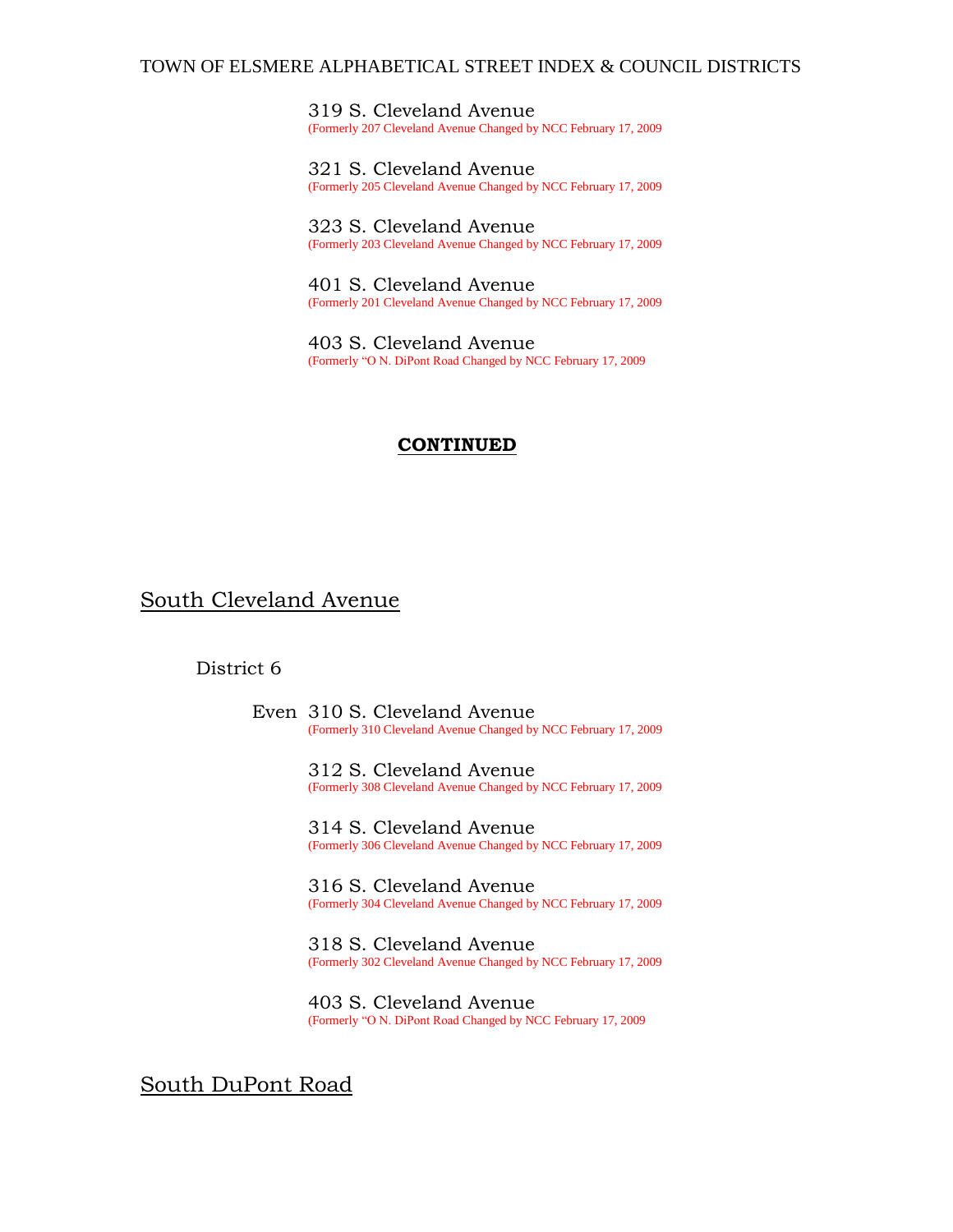TOWN OF ELSMERE ALPHABETICAL STREET INDEX & COUNCIL DISTRICTS District 1 Even 200 – 406 District 2 209

#### Southern Road

District 1 All 300 – 314

#### Spruce Avenue

District 5 Odd 1 – 45, 1101 – 1301, 1471 – 1475 District 5 Even 2 – 8, 1100 – 1208

### Sycamore Avenue

| Even $1200 - 1246$ |
|--------------------|
| $Odd$ 1201 – 1355  |
| Even $1302 - 1400$ |
| Odd $1401 - 1407$  |
|                    |

### Tamarack Avenue

| District 3 Even $2 - 242$<br>District 4 Odd 15 - 35 |  |
|-----------------------------------------------------|--|
| Taylor Road                                         |  |
| District 1 All $201 - 313$                          |  |
| Village Court                                       |  |
| District 1 All $1-29$                               |  |
| Vilone Place                                        |  |
| District $6$ All $2 - 14$                           |  |
| <u>Vilone Road</u>                                  |  |
| District $6$ All $2 - 117$                          |  |
| Walnut Avenue                                       |  |